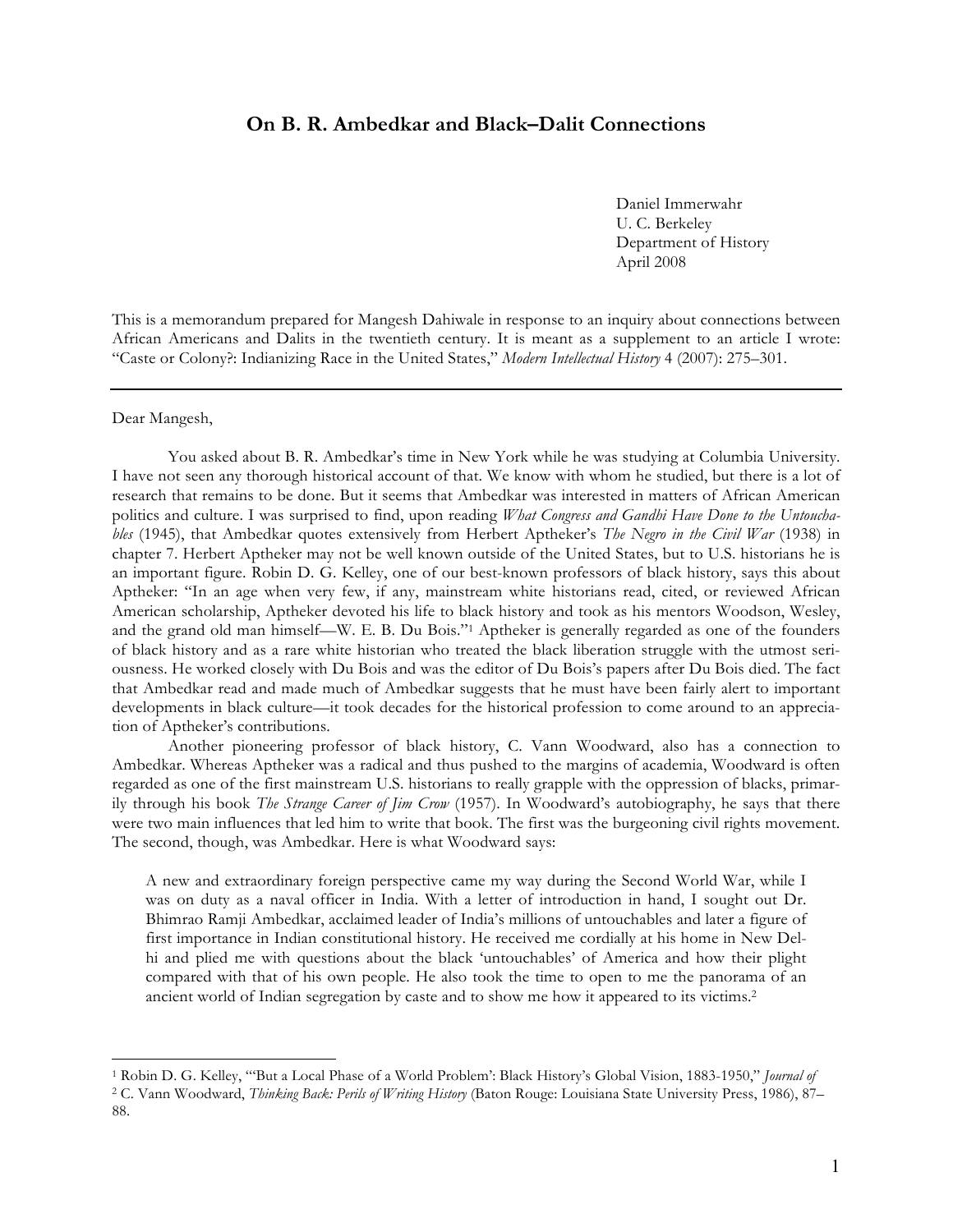Woodward said that Ambedkar's description of the oppression of untouchables encouraged Woodward to write about the oppression of blacks.

You asked about the relationship between Du Bois and Ambedkar. Du Bois was close with Lala Lajpat Rai and later took up a correspondence with Gandhi. He did not have a very good understanding of the Round Table Conference and described the Communal Award as "*the decree of the Raj that the higher caste should constitute an electorate separate from the Untouchables*."3 In other words, he thought that it was going to somehow disenfranchise untouchables. The one black intellectual who really did seem to understand what was happening in India was George S. Schuyler. Schuyler is not much remembered now, but he was then the gadfly of the black intelligentsia. "The chief trouble with India," wrote Schuyler in his column for the *Pittsburgh Courier*, an important black newspaper, "is not English rule, but internal race, class and religious bigotry. If the English left India tomorrow, the Moslems and Hindus would be at each others' throats and the rich would continue to grind down the poor as they have always done."4 Gandhian nationalism he declared to be "mythical" and "unsound"—a scam perpetrated by the Indian elite, themselves eager to "climb on the backs of the horribly exploited Indian masses."<sup>5</sup> The correct analogues to blacks, he insisted, were the Indian untouchables, who were, like blacks, segregated, denied access to education and transportation, turned away from religious temples, and economically oppressed. Nor could Gandhi and the nationalists be of any help in this regard. Only by a self-led mass movement, which Schuyler believed to be developing under Ambedkar, could untouchables end their oppression. "All persecuted minority groups," he added, "must do likewise if they are to survive and improve their condition in society."6 Although provocative, Schuyler's rejection of the racismimperialism identity and invocation of the race-caste analogy was largely a private one, and went no further than the pages of his own weekly column. As historian John Henrik Clarke remembered: "I used to tell people that George got up in the morning, waited to see which way the world was turning, and then struck out in the opposite direction."7

By the 1940s, Du Bois had learned something of Ambedkar. In Du Bois's papers we have the following undated letter from Ambedkar to Du Bois.

Dear Prof. Dubois,

Although I have not met you personally, I know you by name as every one does who is working in the casue [*sic*] of securing liberty to the oppressed people. I belong to the Untouchables of India and perhaps you might have heard my name. I have been a student of the Negro problem and have read your writings throughout. There is so much similarity between the position of the Untouchables in India and of the position of the Negroes in America that the study of the latter is not only natural but necessary.

I was very much interested to read that the Negroes of America have filed a petition to the U.N.O. The Untouchables of India are also thinking of following suit. Will you be so good as to secure for me two or three copies of this representation by the Negroes and send them to my address. I need hardly say how very grateful I shall be for your troubles in this behalf.

Du Bois's response, dated 31 July 1946:

My dear Mr. Ambedkar,

 $\overline{a}$ 

I have your letter concerning the case of the Negroes of America and the Untouchables in India before the United Nations. As you say a small organization of American Negroes, the National Negro Congress has already made a statement which I am enclosing. I think, however, that a much

<sup>3</sup> W. E. B. Du Bois, "Foreign News," *The Crisis* 39 (1932): 351.

<sup>4</sup> George S. Schuyler, "Views and Reviews," *Pittsburgh Courier*, 12 September 1931. 5 George S. Schuyler, "Views and Reviews," *Pittsburgh Courier*, 12 September 1931.

<sup>6</sup> George S. Schuyler, "Views and Reviews," *Pittsburgh Courier*, 1 October 1932. Schuyler does not mention Ambedkar by name but his exaggerated claim that untouchables "have organized, 60,00,000 strong, under well-trained and courageous leadership," written a week after Gandhi's six-day fast, could hardly refer to any other untouchable leader. 7 Clarke, quoted in Michael W. Peplow, *George S. Schuyler* (Boston: Twayne Publishers, 1980).